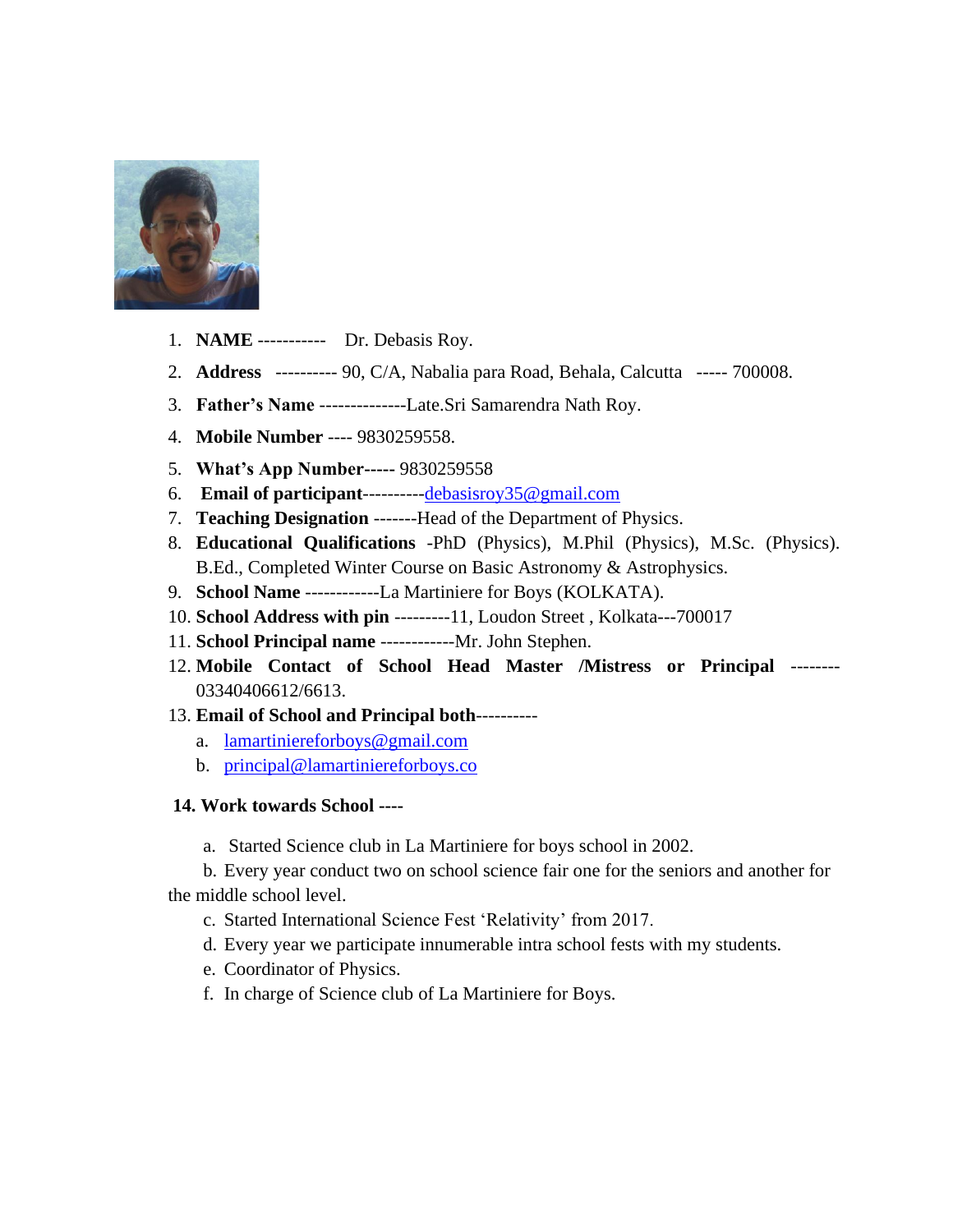## **15. Work for Students -------**

**a.** Prepare my boys for different competitive exams and competitions like Olympiad, JBNSTS, IRIS, KVPY, Quiz , etc.

**b.** Prepare them how to write a paper and my boys published number of papers in national and International Level.

## **16. Work for teacher team--------------**

a. Coordinate different science related fests with teachers

b. Worked as Chief Examiner for ISC for 15 years.

 **17. Work for Society** --------------------------

a. Worked as a member of "Help Age India".

b. Active member of CINE for the past 5 years.

c. A cooling system made for the under poverty people near CIT road slum with two of my students.

## **18. Recognition and Award Received----- NAME A FEW**

a. Completed certificate course in computer.

b. Participated in International Festival of Science, QUANTA in Lucknow.

c. Received 1st prize in computer fair organized by INTEL.

d. Received  $1<sup>st</sup>$  prize in high jump in collage competition.

e. Received certificate of participation from NASA on space colony project, 2012.

f. Received appreciation certificate from Govt. of India, in the National Science Exhibition in 2012.

g. Received certificate of participation from CERN for BEAMLINE project, 2016, 2017, 2018 and 2019. In 2017 and 2018 our team was placed within 30 short listed teams for the final.

h. Received best innovative teacher award in 2020 from INTERNATIONAL EDUCATION AWARDS.

i. Published 30 papers in National and International Journals.